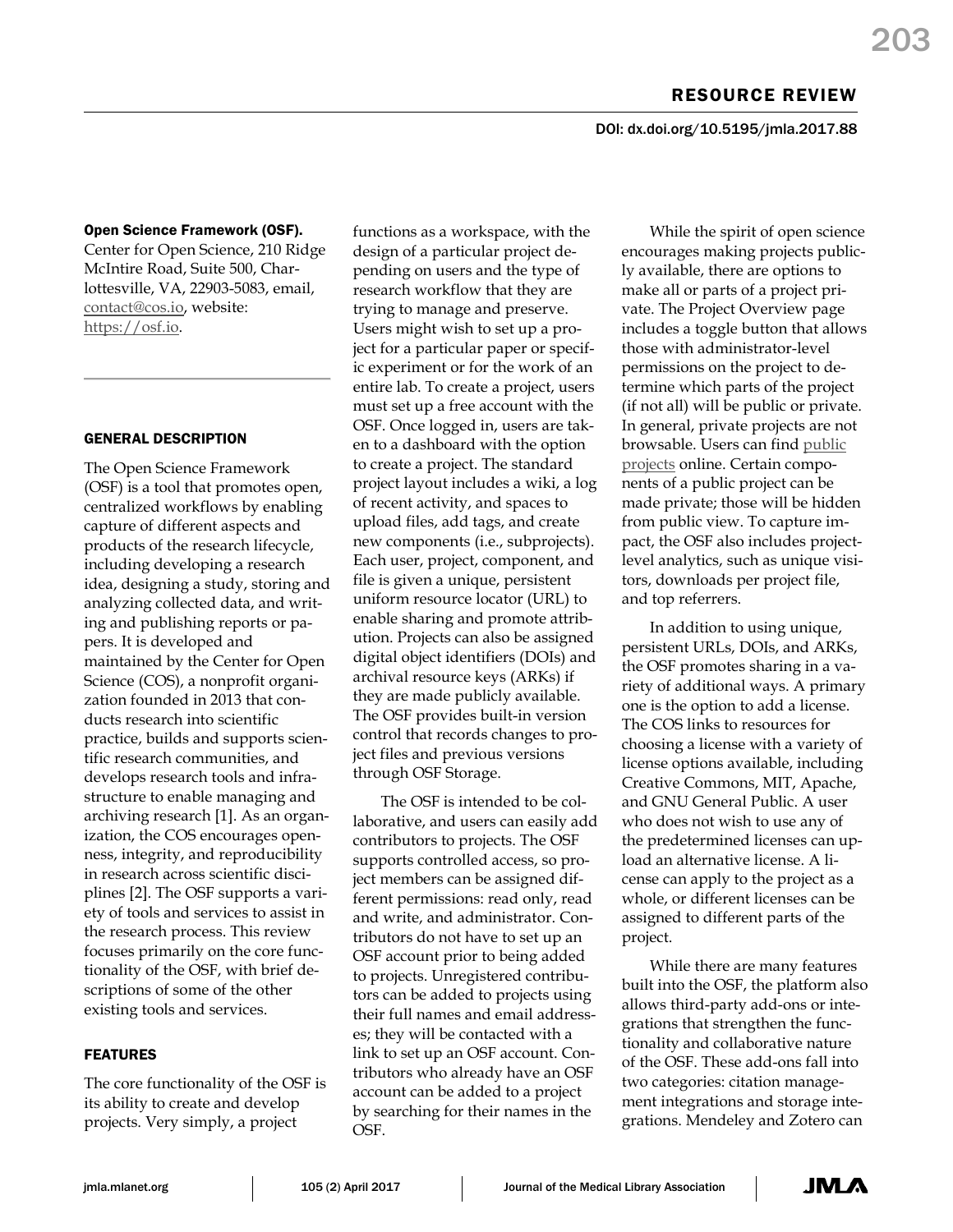### DOI: dx.doi.org/10.5195/jmla.2017.88

be integrated to support citation management, while Amazon S3, Box, Dataverse, Dropbox, figshare, GitHub, and oneCloud can be integrated to support storage. The OSF provides unlimited storage for projects, but individual files are limited to 5 gigabytes (GB) each. Using one of the storage add-ons eliminates this restriction.

Registration is a major feature of the OSF and its efforts to preserve, provide access to, and promote transparency in research. Any OSF project can be registered, which means that a time-stamped version of the project is created that cannot be edited or deleted and is intended to act as a preserved version of a project. A user can, however, withdraw a project, which removes the content of the registered project but leaves behind a record of it. Registered projects can be made public immediately or embargoed for up to four years. Additionally, DOIs and ARKs can be created for public registrations. Any content stored on third-party servers is copied as part of the registration process and stored with the rest of the project content on OSF servers.

# USER COMMUNITY AND SERVICES

The COS supports a diverse audience, from researchers and scientists to software developers to publishers and societies. While many of the features of the OSF are designed to help researchers create, manage, and preserve research, there are additional free OSF tools and services that can engage other user groups.

OSF for Institutions allows institutions to create a landing page in the OSF to identify and connect affiliated users and projects. OSF users can identify their projects as being affiliated with particular institutions, and additional features, such as single-sign on and institutional branding of the landing page, can provide a seamless user experience for institutional affiliates using the OSF.

OSF for Meetings provides a space to share posters and presentations from meetings and conferences. When a user registers a conference or meeting, the OSF will provide a branded, persistent page where conference attendees can upload posters and presentations, as well as browse content added by themselves or colleagues before, during, or after the event.

OSF Preprints lets OSF users share preprints for feedback and to gain exposure. Each preprint receives a unique identifier, and users can upload supplementary files as needed. Users also have access to analytics for their uploaded preprints.

In addition to engaging with user communities through these services, the COS maintains an Ambassador program, which works at local levels to promote and support open science at research institutions. These ambassadors represent the COS and can provide training and additional resources about the OSF or other COS products. A [list of current](https://cos.io/involved_participate/)  [COS ambassadors](https://cos.io/involved_participate/) is available online.

# DOCUMENTATION AND TECHNICAL REQUIREMENTS

As an open source service, the OSF has freely available documentation and support. The OSF home page has a link to support, including

FAQs, contact information, and a set of OSF Guides that give stepby-step guidance and instructions on using the OSF. The COS also delivers regular workshops, webinars, and online tutorials. Past webinars can be viewed on the [COS YouTube channel.](https://www.youtube.com/channel/UCGPlVf8FsQ23BehDLFrQa-g)

Access to the OSF requires only a working computer and Internet connection. Larger collaborations such as the OSF for Institutions program require additional configuration by the COS and institutional information technology staff.

### CASE STUDIES

One of the most prominent uses of the OSF tool is the Psychology Reproducibility Study, a collaboration between the University of Virginia and the COS. The more than 270 researchers involved in this project replicated 100 top psychology studies to see if they could produce the same results [3]. While the study results are interesting (they were able to replicate fewer than half), what is more interesting in this context is that the entire research process for each study—including data, analysis, publications, and comments—was openly shared on the OSF [4]. The Psychology Reproducibility Study highlights the strengths of the OSF, including collaboration features, the ability to create subprojects, and citation features, which allow researchers (and authors like us) to cite various components of the project. While this project is probably larger than most using the OSF, it serves as a good example of how health sciences researchers might integrate the tool into their research workflows.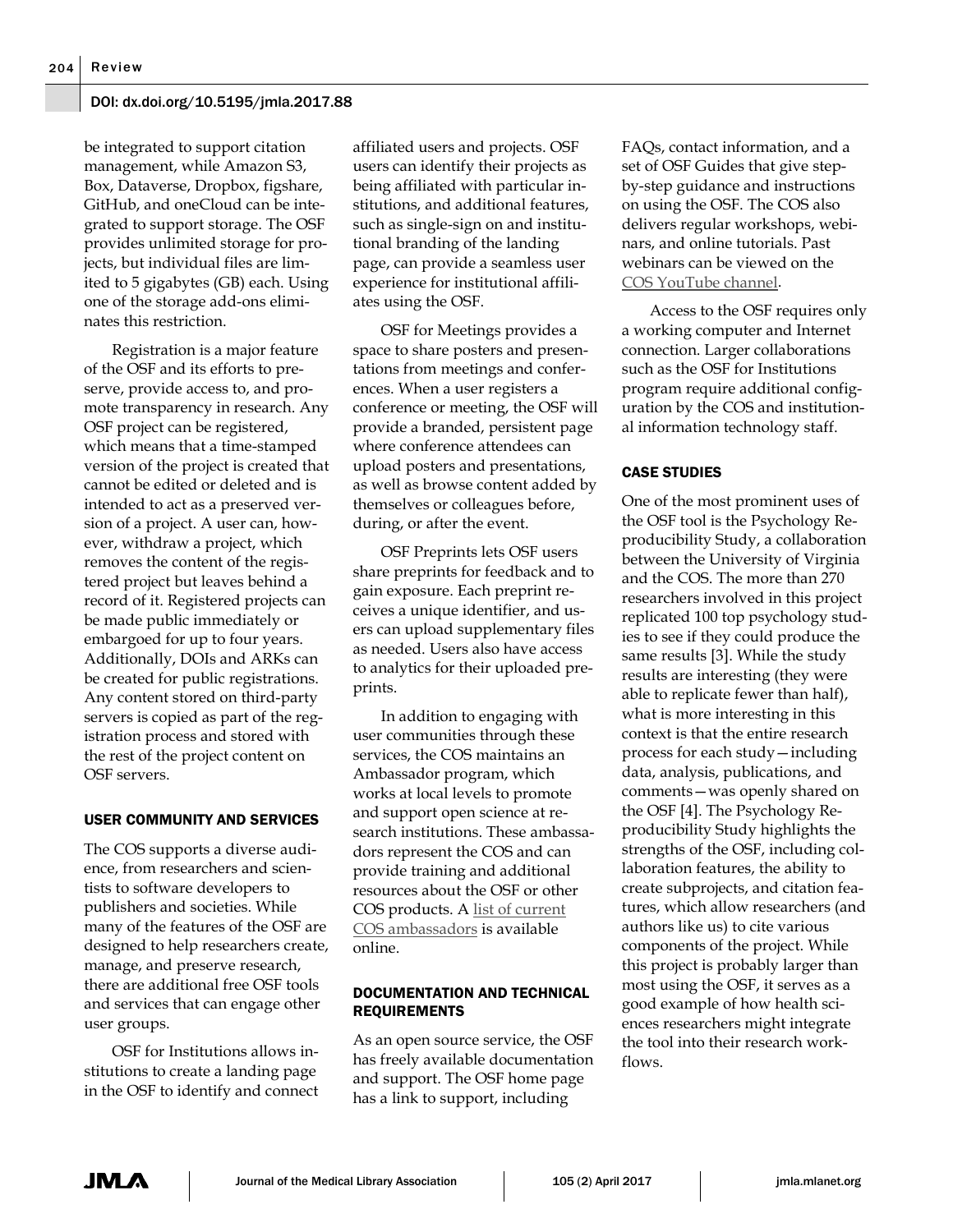Review 205

Figure 1: University of California–San Francisco (UCSF) Open Science Framework (OSF) project page



Available at [https://osf.io/d8nje/.](https://osf.io/d8nje/)

A smaller-scale example of OSF usage comes from the University of California–San Francisco (UCSF) Library, where, in the fall of 2015, a team of librarians used the OSF for an assessment project [5]. They selected the OSF because they needed a tool that would allow them to easily keep notes, upload files, collaborate, and share information (Figure 1).

While initial response to the OSF was positive, some team members found it confusing to navigate the various components and had trouble locating particular documents or wiki pages. The wiki feature also proved not to be as user-friendly as they had hoped, because the formatting options were limited and editing took some getting used to. Some of these challenges might have been due to the design of the project in the OSF; a more well-thought-out project with

less hierarchy might have been easier to navigate. In the end, the team decided that while they liked some aspects of the tool, particularly the ability to assign a DOI to a project, their institutional wiki or Box account would have been a better tool for this project. They did note, however, that the OSF would provide an excellent way to collaborate with colleagues at other institutions who do not have access to UCSFonly tools.

### **SUMMARY**

Because of its focus on openness and unique identifiers, the OSF can be an excellent tool for promoting best practices around reproducibility, transparency, and research data management. The high degree of flexibility means that projects can be customized easily to fit a variety of needs, from small projects to

large research collaborations. Moreover, the COS is continually working to add more components and capabilities to the tool. As with all research tools, the usefulness of the OSF depends on how easily it can be adapted into a researcher's workflow. The librarians at UCSF found it to be less useful than other tools they had available to them, but the example of the Psychology Reproducibility Study shows how the unique registration and collaboration features can provide a real benefit.

Beyond researchers' workflows, local institutional requirements or policies can also affect how the OSF can be used. For example, whether or not the OSF is Health Insurance Portability and Accountability Act (HIPAA)– compliant depends upon an institution's security and privacy practices and would require further